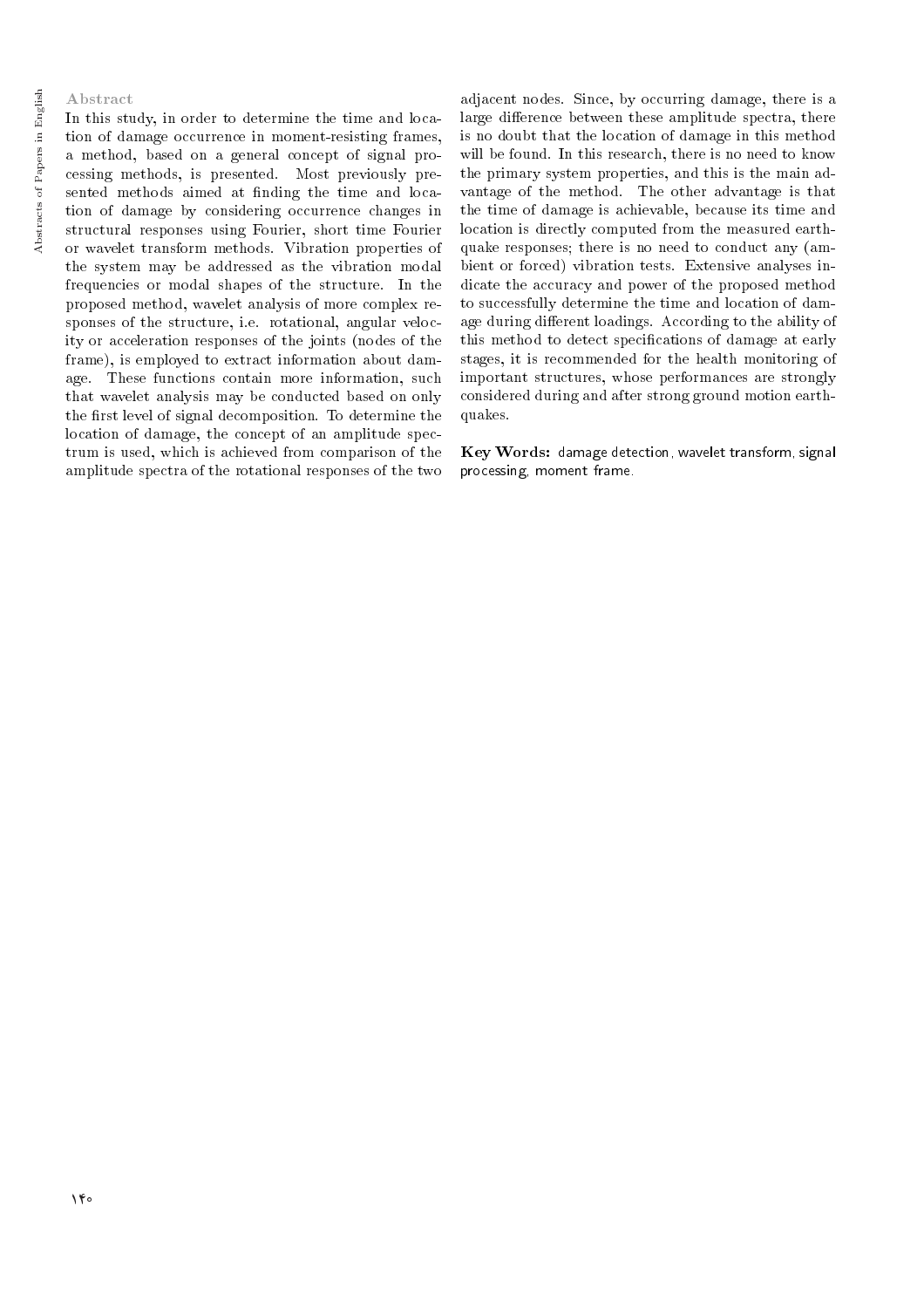comparison of the analytical results obtained from the proposed method with those of previous research, it was concluded that the analytical procedure proposed reliably calculates active earth pressure due to surcharge in cohesive-frictional soil.

The variations of angle of failure wedge versus intensity of surcharge indicate that an increase in the intensity of the surcharge causes an increase in the angle of the failure wedge, but, a change in the distance of the surcharge from the wall does not affect the angle of the failure wedge signicantly. Also, the results show that by an increase in the distance of the surcharge from the wall, lateral pressure decreases, and that moving the surcharge out of the failure wedge has no effect on active earth pressure. Comparisons show that the results from the suggested method are a lower bound for values obtained by recommended methods in ASHTOO (2007) and U.S Army Crops (2005) codes. The suggested method is also in good agreement with that of Motta (1994).

Key Words: Active earth pressure, horizontal slice method, retaining wall, surcharge.

# MODIFIED ENERGY METHOD FOR EVALUATION OF STEEL MOMENT-RESISTING FRAME RESPONSE UNDER SEISMIC EXCITATION

S. B. Beheshti Aval(corresponding author) beheshti@kntu.ac.ir

S. J. Kamali Firouzabadi J.kamali270@sina.kntu.ac.ir Dept. of Civil Engineering K.N.Toosi University of Technology

Sharif Civil Engineering Journal Volume 29, Issue 3, Page 117-126, Original Article

c Sharif University of Technology

 Received 29 June 2011; received in revised form 12 July 2011; accepted 6 May 2012.

## Abstract

From the viewpoint of building response to seismic ground motion, there are different seismic design methodologies. Currently, seismic design codes are based on the force method. However, the disadvantages of this method in neglecting important parameters, including structural vulnerability potential, as well as characteristics of strong motion, have caused the improper performance of structures in past catastrophic earthquakes. Thus, seismic design methodology shifted to nonlinear methods, based on performance concepts, and, consequently, new methods, based on displacement, have been proposed in recent years for better evaluation of structural performance. Due to inherent weaknesses, such as dependency accuracy to ground motion characteristics, incorporated in these design methods, it is expected that the energy method will advance and supersede current structural seismic design methods. Since the damage value of a structure caused by an earthquake is in a close relationship with the energy dissipation capacity of the structure, it can be anticipated that the energy based method will be a proper technique for evaluation of structural performance. In this study, the accuracy of the energy-based method in predicting the displacement demand of steel moment resisting frames of different storey numbers, under near-field and far-field earthquake records, is studied. To capture the accuracy of the energy-based method, the obtained results have been compared with the results of non-linear time-history analysis. Taking into account the amount of energy transformed from the ground to structures, which has directed the correlation to spectrum velocity, its characteristics for near and far-field records are studied first. A new method, which depends on spectrum intensity (SI), is proposed for more accurate prediction of the energy transferred from earthquake records to structures. Finally, by examining the accuracy of this method, it is observed that the proposed method can signicantly increase the result accuracy for any type of seismic excitation in predicting the displacement demand of frames.

Key Words: seismic design, energy method, displacement demand, near-field record, far-field record, velocity spectrum.

# A NEW WAVELET BASED-METHOD FOR DAMAGE DETECTION OF MOMENT-RESISTING FRAME **STRUCTURES**

## F. Rau

f.rau@srbiau.ac.ir Science and Research Branch Islamic Azad University O. Bahar(corresponding author) omidbahar@iiees.ac.ir International Institute of Earthquake Engineering and Seismology

Sharif Civil Engineering Journal Volume 29, Issue 3, Page 127-136, Original Article

c Sharif University of Technology

 Received 18 June 2011; received in revised form 28 December 2011; accepted 22 May 2012.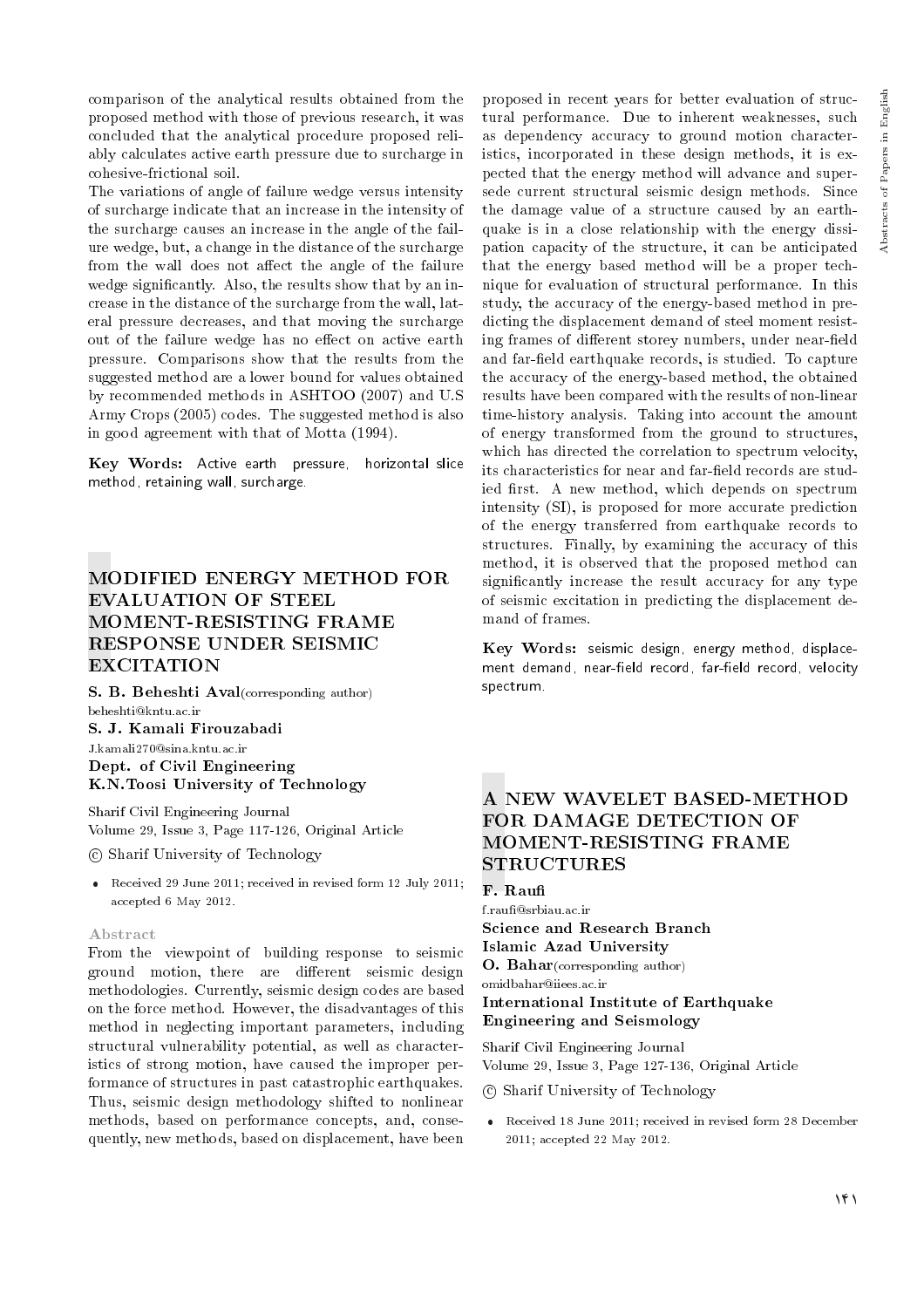Sharif Civil Engineering Journal Volume 29, Issue 3, Page 97-106, Original Article

## c Sharif University of Technology

 Received 3 September 2011; received in revised form 13 December 2011; accepted 7 January 2012.

#### Abstract

High Performance Fiber Reinforced Cementitious Composites; HPFRCC, are cement matrices with strain hardening responses under tension loading. In these composites, the cement mortar with fine aggregates is reinforced by random distributed fibers and may be used for various applications, such as rehabilitation of structural members. In this paper, the mechanical properties of HPFRCC materials are reviewed briefly. Moreover, a one-bay and one-story reinforced concrete frame, which had been tested by Cranston, is selected and investigated, using high performance materials with different tensile and compressive strengths, instead of concrete, in the connection zone and the whole frame. Analytical results show that using HPFRCC material instead of regular concrete increases the ductility and loading capacity of the frame. In this investigation, by increasing the amount of compressive and tensile strength of HPFRCC, the loading capacity of the composite frames increased about 40% compared to the RC frame. Ductility factors of these composite frames also increased about 50% and 70% compared to the RC frame, respectively. The cracking patterns of these frames are compared to each other. Cranston's experimental investigation was undertaken to corroborate the analytical work and lend further insight into the nature of finite element items in the frame structure. The structural properties of normal concrete are constant during this investigation, but the structural properties of HPFRCC are variable, including different compressive and tensile strengths. Compressive strengths of HPFRCC are 28, 35 and 39 MPa, and tensile strengths are 3, 4 and 5 Mpa. Lateral load-deflection curves and cracking patterns of the RC (full reinforced concrete frame), RH (full reinforced HPFRCC frame) and RCH (reinforced concrete frame with HPFRCC material in its connections) frames with  $\varepsilon_{tu} = 1\%$  are investigated. Analytical results show that maximum ductility occurs in the RCH frame with compressive and tensile strengths of 28 and 5 MPa, respectively. The maximum amount of ultimate lateral load occurs in the RH frame with compressive and tensile strengths of 28 and 5 MPa, respectively. The maximum amount of ultimate lateral displacement occurs in the RH frame with compressive and tensile strengths of 35 and 3 MPa, respectively. This improvement in the lateral behavior of frames with HPFRCC materials is concluded from the large ultimate tensile strain of the HPFRCC material, which is altered instead of normal concrete with low  $\varepsilon_{tu} = 1\%$  and, consequently, increases both the load and deflection capacity of the

structure. In addition, another factor that has an important role to play in the ascending trend of the mentioned curves is steel reinforcements. When concrete is altered by HPFRCC, because of the higher  $\varepsilon_{tu} = 1\%$ of HPFRCC, steel rebars can reach a closer amount of the plastic strain value of steel and, hence, lateral de flection and force increase simultaneously. In the other word, the main role of HPFRCC is to assist the work of steel by keeping the unity of the HPFRCC and steel as a composite material by forming multiple cracking and avoiding a concentrated failure plane. It can be used in critical parts of reinforced concrete frames to increase the capacity of the structure.

Key Words: HPFRCC, reinforced concrete, frame, ductility, cracking.

# ANALYTICAL CALCULATION FOR EFFECT OF SURCHARGE ON ACTIVE EARTH PRESSURE OF RETAINING WALLS

M. Taheri

mahyar bmct@yahoo.com A. Ghanbari(corresponding author) ghanbari@tmu.ac.ir Faculty of Engineering Kharazmi University

Sharif Civil Engineering Journal Volume 29, Issue 3, Page 107-115, Research Note

c Sharif University of Technology

 Received 25 April 2011; received in revised form 14 August 2011; accepted 19 November 2011.

## Abstract

The use of retaining walls is one of the most common approaches for construction of retaining soil structures around the world. These walls have remarkable flexibility against earthquake loads and are less sensitive to settlement. In many retaining wall problems, it is necessary to determine the additional earth pressure produced by surcharge loads acting on the soil surface behind the wall. Considering the application of various surcharge loads on the backfill in such systems, the necessity has been felt, over recent decades, to find an appropriate method for calculating the effect of surcharge on active earth pressure in retaining walls.

In this study, based on analytical methods, previous formulations of horizontal slices methods are improved, and a new formulation has been proposed for estimating the effect of surcharge on the active earth pressure of retaining walls with a cohesive-frictional backfill. Using a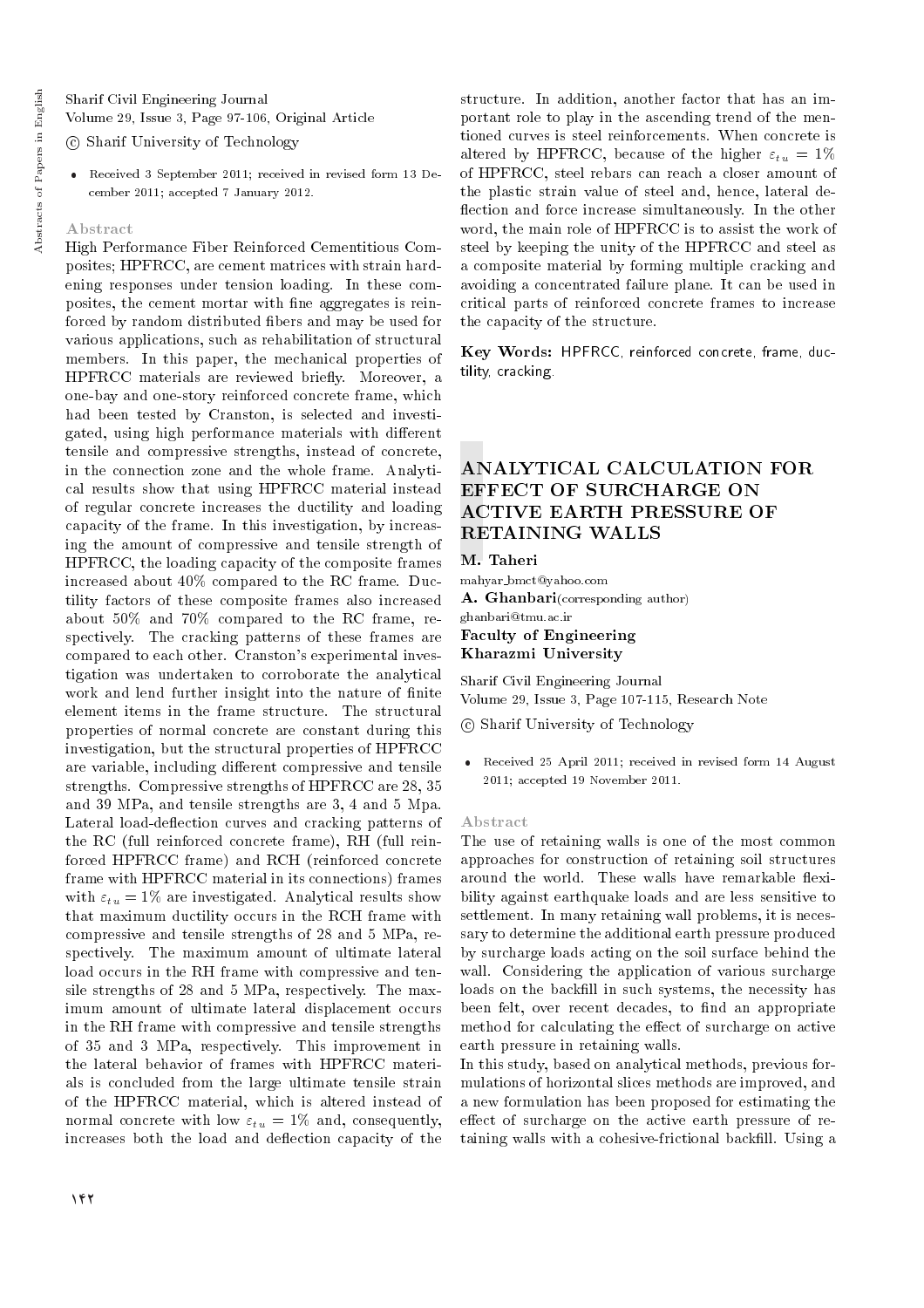foundations resting adjacent to the top of a slope, evaluated by the stress characteristic method. It is shown that all seismic bearing capacity factors reduce considerably with an increase in either ground inclination or in kh. It is also shown that in weighty media, the seismic bearing capacity of a foundation adjacent to the top of a slope is less compared to the one resting on a similar infinite slope, whereas, in weight-less media, it is equal. The values of the seismic bearing capacity factors calculated by the stress characteristic method are compared with those obtained by the upper bound theorem reported in the literature. It is observed that the stress characteristic method gives lower values of seismic bearing capacity factors than those estimated by the upper bound theorem.

Key Words: Seismic bearing capacity, rigid strip foundation, stress characteristic method, slope.

# IMPROVED GENETIC CODING FOR ACCELEROGRAM SET OPTIMIZATION

M. Shahrouzi(corresponding author)

shahruzi@khu.ac.ir J. Keyvani jkeyvani@khu.ac.ir S. Seif seif8120@yahoo.com Faculty of Engineering Kharazmi University

Sharif Civil Engineering Journal Volume 29, Issue 3, Page 91-106, Original Article

c Sharif University of Technology

 Received 23 August 2011; received in revised form 15 January 2012; accepted 4 March 2012.

## Abstract

Time-history earthquake records are critical means for many earthquake engineering applications, including step-by-step numerical solution of dynamic, nonlinear or highly damped systems, seismic design of new buildings and infrastructures, seismic control, risk assessment and vulnerability evaluation of existing structures, and so on. They are provided using statistical simulated records, geological model-based articial earthquakes or recorded accelerograms of real experienced earthquakes. The latter is preferred in many cases, due to expensive computational effort and lack of reliability in simulating events of strong ground motion using articial methods. However, the resulted structural responses are highly sen-

sitive to the selected earthquake record, so that their variation from one record to another is a major source of uncertainty in further design and decision making. In order to overcome such a challenge, well-known seismic design regulations have been accepted using a set of earthquake records instead of one, provided they are scaled to match a target design spectrum. It is especially beneficial in the absence of sufficient site-specific earthquake records or the impossibility of their extraction via seismic hazard analyses. As no further limitation than over-riding the design spectra is implied, the resulted mean spectrum may over-estimate the target, leading to an economically undesired design. In addition, the corresponding scale factors will not be unique for a set of records unless taken as similar or optimized by proper methods. Hence, it is reasonable to select a set of accelerograms from an available catalogue that is optimally compatible with the design spectrum; formulated as the first optimization problem in the present work. While the set of optimal records is identified, their scaling factors are also optimized as the second problem formulation. The present work employs genetic algorithm as a reliable meta-heuristic, and utilizes its operators to solve both optimization problems. In addition to conventional binary coding, an integer index coding is also utilized for the special case of optimization problems in this research. The superiority of the integer coding over the binary type is not only discussed in reducing search space cardinality, but is also shown via the results of a numerical example, using a list of 136 earthquake records, to match the target spectra, according to the Iranian Standard of Practice; No.2800. The results also show the proposed method is highly beneficial in matching the target design spectrum, with respect to common practice, with a trial-selected, uniform-coefficient set of records.

Key Words: Accelerogram selection, optimization, genetic algorithm, coding.

# USING HPFRCC FOR INCREASING THE CAPACITY OF A R.C. FRAME

A. Hemmati ahemmati2000@yahoo.com Islamic Azad University Semnan Branch A. Kheyroddin(corresponding author) kheyroddin@semnan.ac.ir M. K. Sharbatdar msharbatdar@semnan.ac.ir Dept. of Civil Engineering Semnan University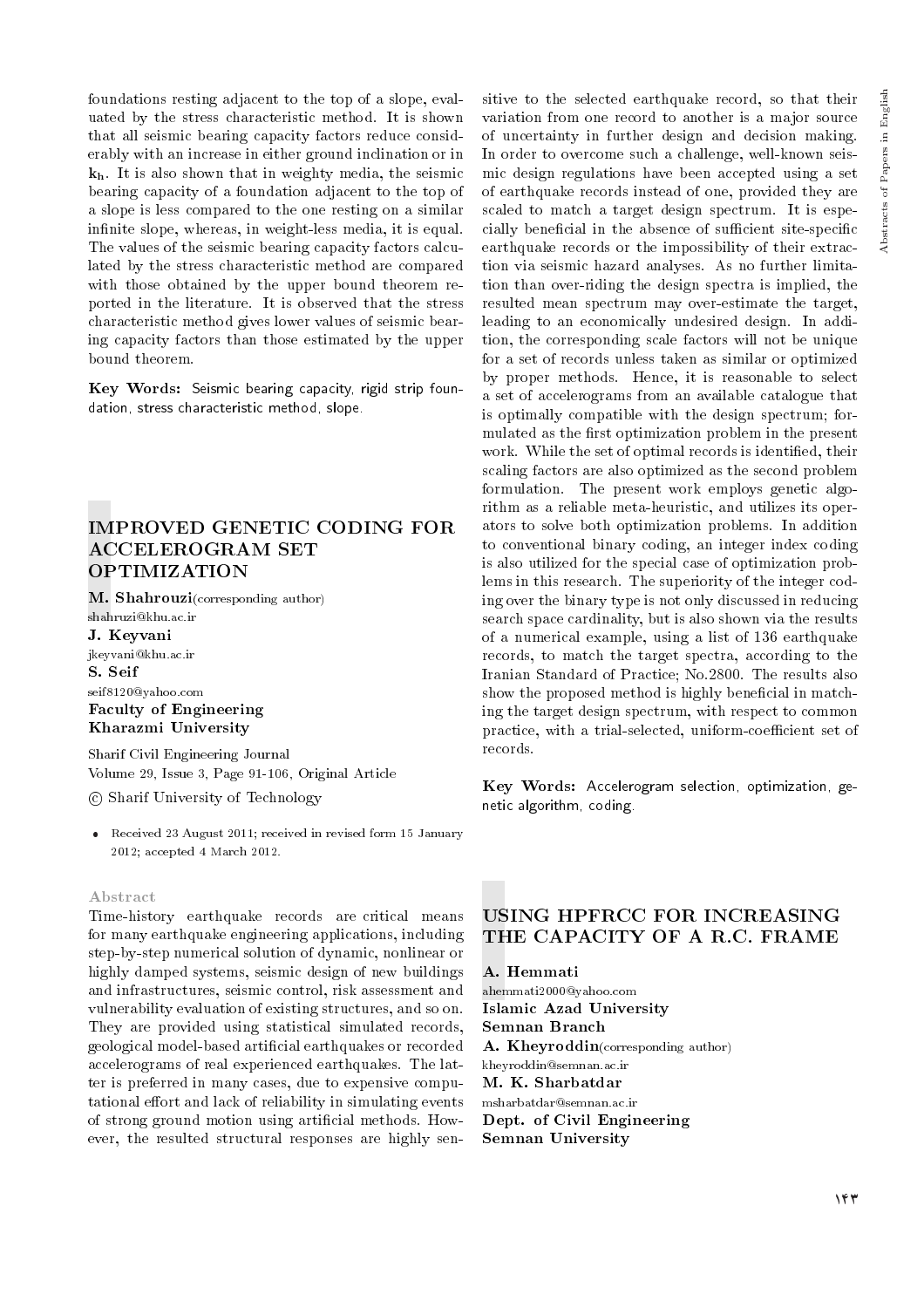## Abstract

Piles have been used for many years as a type of structural foundation. The design of pile foundations and estimation of static pile bearing capacities, based on measured soil properties, have been improved considerably over the years. However, due to inherent soil uncertainities and disturbances, there is always an element of uncertainty about the design capacity. Therefore, most theoretical approaches have been mainly based on simplications and assumptions. The cone penetration test (CPT) is considered as one of the most useful in situ tests for the characterization of soil. Due to the similarity between the cone and the pile, determination of the pile capacity from CPT data is among its earliest applications. The measured cone resistance  $(q_c)$  and sleeve friction  $(f_s)$  usually are employed for estimation of the pile Tip and shaft resistances, respectively. Over the last few years or so, the use of articial neural networks (ANNs) has increased in many areas of engineering. In particular, ANNs have been applied to many geotechnical engineering problems and have demonstrated some degree of success. Group method of data handling (GMDH) type neural networks optimized using genetic algorithms  $(GAs)$ , are used to model the effects of effective cone Tip resistance  $(q_E)$  and cone sleeve friction  $(f_s)$  as input parameters on pile Tip resistance, by applying some experimentally obtained training and test data. 29 pile case histories have been compiled, including static and dynamic loading tests, performed at sites, including CPT sounding. The pile embedment lengths range from 9 m through 31 m. The pile Tip resistances range from 0.4 MPa through 29.4 MPa. A sensitivity analysis of the obtained model has been carried out to study the influence of input parameters on model output. According to the sensitivity analysis results, the pile Tip resistance  $(r_t)$  is considerably influenced by the effective cone Tip resistance  $(q_E)$ , and the value rises by increasing qE values. Also, for a constant value of effective cone Tip resistance  $(q_E)$ , by decreasing the cone sleeve friction  $(f_s)$ , the pile Tip resistance increases. Pile toe capacities calculated by the proposed method are compared Tip capacities calculated by five other direct methods. The proposed method gives values that are more consistent and closer to measured ones than current methods. The results demonstrate that the proposed method gives values that are consistent and close to the measured ones.

Key Words: Pile bearing capacity, cone penetration test, articial neural networks.

Estimation of Seismic Bearing Capacity Coefficients of Strip Foundations

# Adjacent to the Top of Slopes by the Stress Characteristic Method

**M. Kamalian**(corresponding author) kamalian@iiees.ac.ir International Institute of Earthquake Engineering and Seismology M.H. Goldasteh hgoldasteh@yahoo.com Islamic Azad University of Arak R. S. Amoli r.s.amoly@iiees.ac.ir International Institute of Earthquake Engineering and Seismology I. Rahmani iraj.rahmani@gmail.com Transportation Research Institute

Sharif Civil Engineering Journal Volume 29, Issue 3, Page 81-90, Original Article

c Sharif University of Technology

 Received 21 August 2011; received in revised form 25 February 2012; accepted 17 April 2012.

#### Abstract

Structures, such as buildings, walls and towers, are often located on sloping ground, which may involve the construction of shallow foundations adjacent to the top of the slope. The literature concerned with evaluation of the bearing capacity factors of foundations is mostly limited to horizontal ground surfaces, as well as static cases. Assessment of the seismic bearing capacity of strip foundations has been the concern of few researchers in the field of geotechnical earthquake engineering during recent decades. This paper presents the seismic bearing capacity factors,  $N_{\gamma}$ ,  $N_{q}$  and  $N_{c}$ , of a rigid strip foundation resting adjacent to the top of a slope, obtained by the stress characteristic method, commonly referred to as the slip-line method.

The effects of earthquakes on body forces, as well as on overburdened surcharges are incorporated. It is assumed that the soil behaves as rigid perfectly plastic and obeys the well known Mohr-Coulomb failure criteria under plane strain conditions. It is assumed that the state of stress everywhere in the neighborhood of the foundation is at failure. It is also assumed that everywhere along the surface of the foundation, the ratio of shear to normal stress is equal to the horizontal earthquake acceleration coefficient  $(k_h)$ . The  $N_{\gamma}$  parameter was calculated based on the both-sides failure mechanism, whereas the  $N_a$  and  $N_c$  parameters were calculated based on the single-side failure mechanism. The  $N_c$  parameter for cohesive media was calculated using the rule of equivalent states.

Some graphs and tables are presented that could be used in order to assess the seismic bearing capacity factors of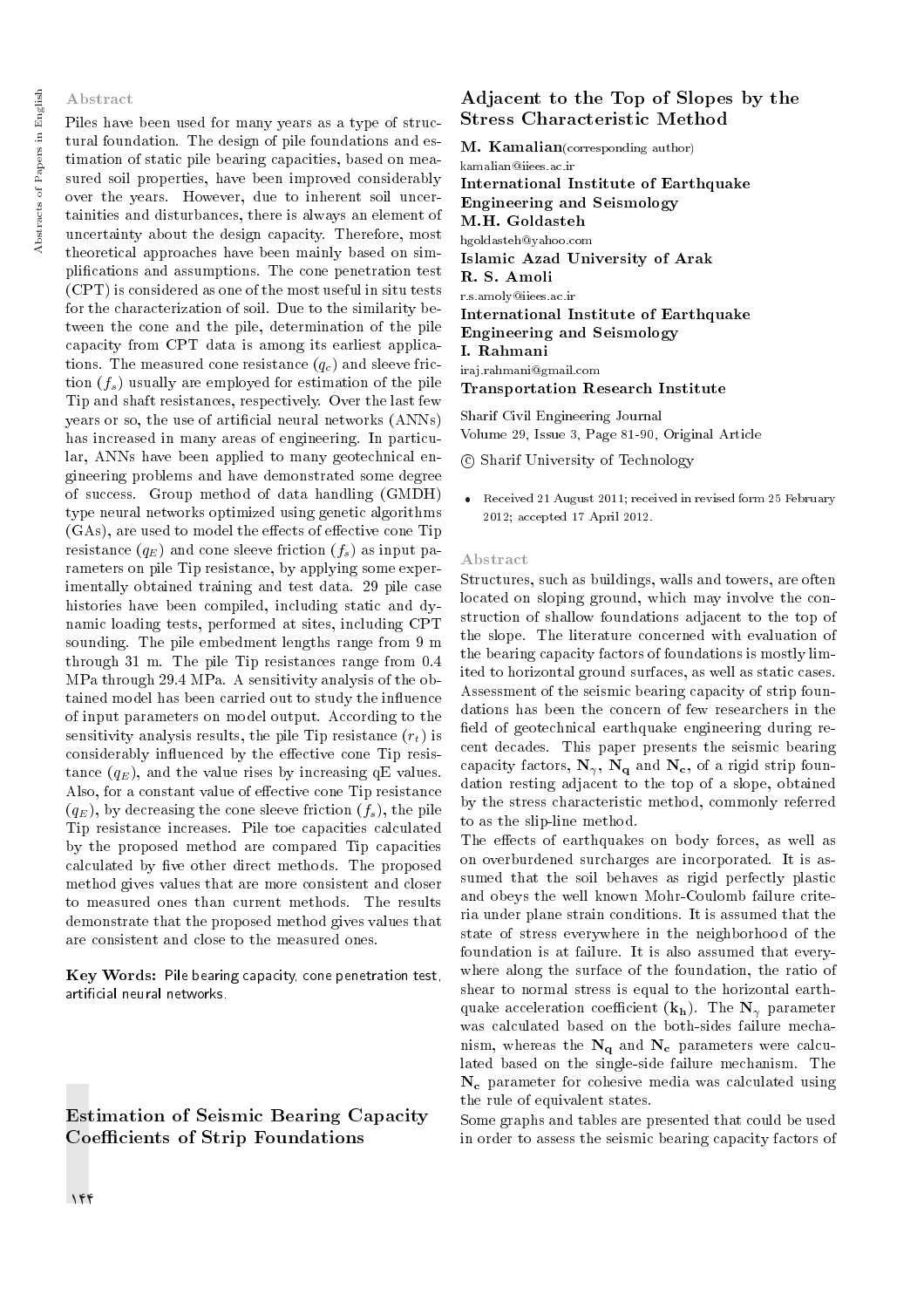under dynamic loading with the finite difference method using FLAC, have been investigated. The findings indicate rather positive results with each parameter.

Key Words: Geosynthetic Reinforced Soil Retaining Walls (GRSRW), dynamic analysis, pseudo-static analysis, earthquake equivalent horizontal acceleration coefficient.

# RISK ALLOCATION OPTIMIZATION IN A CONSTRUCTION PROJECT USING THE ANT COLONY ALGORITHM

## G. Khazaeni

gkhazayeni@iust.ac.ir M. Khanzadi(corresponding author) khanzadi@iust.ac.ir A. Afshar a afshar@iust.ac.ir Dept. of Civil Engineering Iran University of Science and Technology

Sharif Civil Engineering Journal Volume 29, Issue 3, Page 61-69, Original Article

## c Sharif University of Technology

 Received 18 July 2011; received in revised form 20 October 2011; accepted 7 January 2012.

#### Abstract

In order to transfer risks to the most capable party and provide a basis for project prot sharing, risk allocation has a strong influence on the time and cost of construction projects. In this paper, for the first time, allocation of risk to the most deserving party is dened as an optimization problem, and a quantitative model for risk allocation optimization is introduced. Since the aim of risk allocation is defined as achieving project objectives with maximum reliability and minimum cost, in the proposed model, an applicable and logical decision parameter is introduced and an optimization algorithm, based on the Ant Colony Optimization (ACO) method, is developed. The proposed model also provides a useful decision tool for the project owner to select the best insurance package by including a sensitivity analysis.

In order to design the ACO optimization algorithm of the risk allocation optimization model; initially, the objectives of owners within the allocation process are identified and the objective function is defined. With respect to the objective function, the risk allocation problem is then restructured as an optimization problem, and the decision parameters, constraints and a flowchart of the model structure are defined. These parameters and constraints are formulated in a mathematical equation; and an optimization algorithm is designed based on Ant Colony Optimization (ACO).

By receiving "profit requested for risk bearing by each participant" as input, the proposed model calculates the cost of risk management for the owner and then minimizes the objective function in an Ant Colony Optimization algorithm. Two constraints are defined and formulated in the proposed model, in order to simulate the real decision process of risk allocation. As follows: 1) the maximum nancial credit of each party to compensate the consequence of any risk and  $2$ ) the financial ability of the owner to ensure against risk events. Varying this constraint, sensitivity analysis would be available in the model to optimize the guarantee package for the owner. Therefore, this model could guide the decision maker towards addressing the most effective guarantees to the best party.

This model is applied in a case study to present its capability and usefulness. According to the findings of the applied proposed model, it could be concluded that risk sharing in a project should be done based on party competency and willingness. It is also concluded that the owner should participate in the risk allocation process if he/she wishes to achieve the best reliability in project objectives with minimum cost.

Key Words: Risk Allocation, risk management, optimization, ant colony optimization.

# ESTIMATION OF THE TIP BEARING CAPACITY OF SINGLE PILE FROM CPTU DATA USING GMDH TYPE NEURAL NETWORKS

A. Ghorbani(corresponding author)

ghorbani@guilan.ac.ir Dept. of Civil Engineering University of Guilan A. Eslami afeslami@yahoo.com Dept. of Civil Engineering Amirkabir University of Technology H. Ebrahimi hassan.ebrahimi@gmail.com Dept. of Civil Engineering University of Guilan

Sharif Civil Engineering Journal Volume 29, Issue 3, Page 71-80, Original Article

c Sharif University of Technology

 Received 9 August 2011; received in revised form 20 December 2011; accepted 30 April 2012.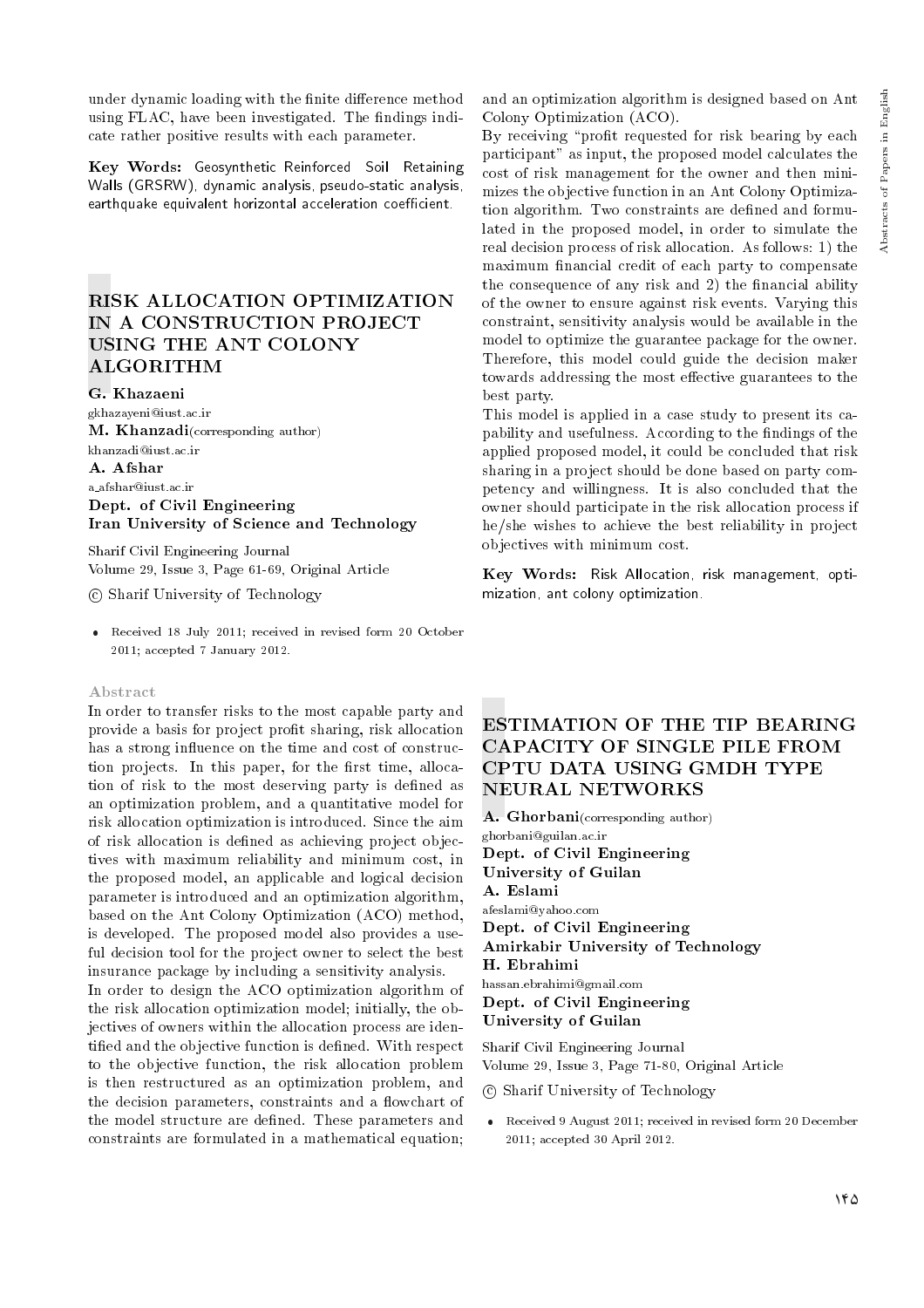## N. Pakdel Lahiji naghmeh.pakdel@gmail.com Faculty of Building and Housing Building and Housing Research Center (BHRC) E. Darvishan darvishan@iust.ac.ir School of Civil Engineering Iran University of Science and Technology

Sharif Civil Engineering Journal Volume 29, Issue 3, Page 39-48, Original Article

## c Sharif University of Technology

 Received 20 May 2011; received in revised form 27 Desember 2011; accepted 18 February 2012.

## Abstract

For many years, providing sufficient strength for buildings, whilst trying to prevent collapse, was the most important purpose behind seismic codes. After the Northridge earthquake (1994) and the amount of damage due to brittle behavior in steel structure connections, many studies about degrading effects have been undertaken. One of the most important degrading behaviors was in-cycle strength degradation. In recent years, many researchers have focused on in-cycle strength degradation in hysteresis cycles. In this phenomenon, degradation occurs in the same cycle of loading. Recent investigations done by FEMA-P440A, have shown that the effects of in-cycle strength degradation can be critical in determining the possibility of lateral dynamic instability in Single Degree Of Freedom (SDOF) systems. Multi degree of freedom (MDOF) systems have more complicated behavior than SDOF systems. In this research, in order to study the effects of such kinds of degradation. 3, 5 and 7 story steel moment frame buildings with three types of connection (Pre-Northridge, Post-Northridge and Elastic-Perfectly-Plastic), have been modeled. In order to have a more precise study, a probabilistic seismic design approach has been used and, then, the reliability of structures at pre-defined confidence levels have been calculated, By performing Incremental Dynamic Analysis (IDA), the required parameters in the probabilistic approach, such as demand and capacity, have been calculated. Results of this study have shown that in-cycle strength degradation can greatly increase the likelihood of global dynamic instability and decrease the reliability of mid-rise steel moment frame structures.

Key Words: In-cycle strength degradation, incremental dynamic analysis, steel moment frame, pre-Northridge connection, probabilistic approach.

# EVALUATION OF THE DYNAMIC BEHAVIOR OF GEOSYNTHETIC

# REINFORCED SOIL RETAINING WALLS TO PRESENT THE EARTHQUAKE EQUIVALENT HORIZONTAL ACCELERATION COEFFICIENT FOR THE MODEL

M. Oliaei(corresponding author) m.olyaei@modares.ac.ir M. Yazdi yazdi ma@yahoo.com Dept. of Civil and Environmental Engineering Tarbiat Modares University

Sharif Civil Engineering Journal Volume 29, Issue 3, Page 49-59, Original Article

c Sharif University of Technology

 Received 1 June 2011; received in revised form 5 March 2012; accepted 3 April 2012.

## Abstract

Geosynthetics have been proved suitable for reinforced soil retaining walls. Due to an increase in the use of geosynthetic reinforced soil systems in seismic active zones that bear frequent earthquakes, it is important to study the dynamic behavior of these structures. Hence, in this research, a study on the seismic behavior of Geosynthetic Reinforced Soil Retaining Walls (GRSRW) has been undertaken to present the earthquake equivalent horizontal acceleration coefficient for the model.

As long as no force is imposed on the reinforcement, the existence of reinforcement in the soil retaining wall has no effect, hence, using reinforcement is useful only when the applied forces cause reinforcement tension, and the mobilized tension force can overcome the soil tension weakness. Thus, predicting mobilized forces in geosynthetics during an earthquake is very important.

The pseudo-static method is a suitable and simple approach to substitute for dynamic analyses of slope stability. Therefore, this research endeavors to offer an equivalent pseudo-static coefficient using a similar approach for the reinforced soil retaining walls to equalize dynamic behavior. A fundamental requirement to assess conservatism in current design practice and to validate new design approaches is a reliable estimate of the load in reinforcement layers to maintain the stability of the reinforced structure. Based on considering forces in reinforcements (as the most important factor of stability), the earthquake equivalent horizontal acceleration coef ficient is proposed. Comprehensive sensitivity analyses have been performed to study the effects of parameters on forces and displacements. The effects of the most important parameters, such as wall height, maximum acceleration, vertical spacing of reinforcements, types of reinforcement and soils, through numerical modeling of geosynthetic reinforced soil retaining walls (GRSRW)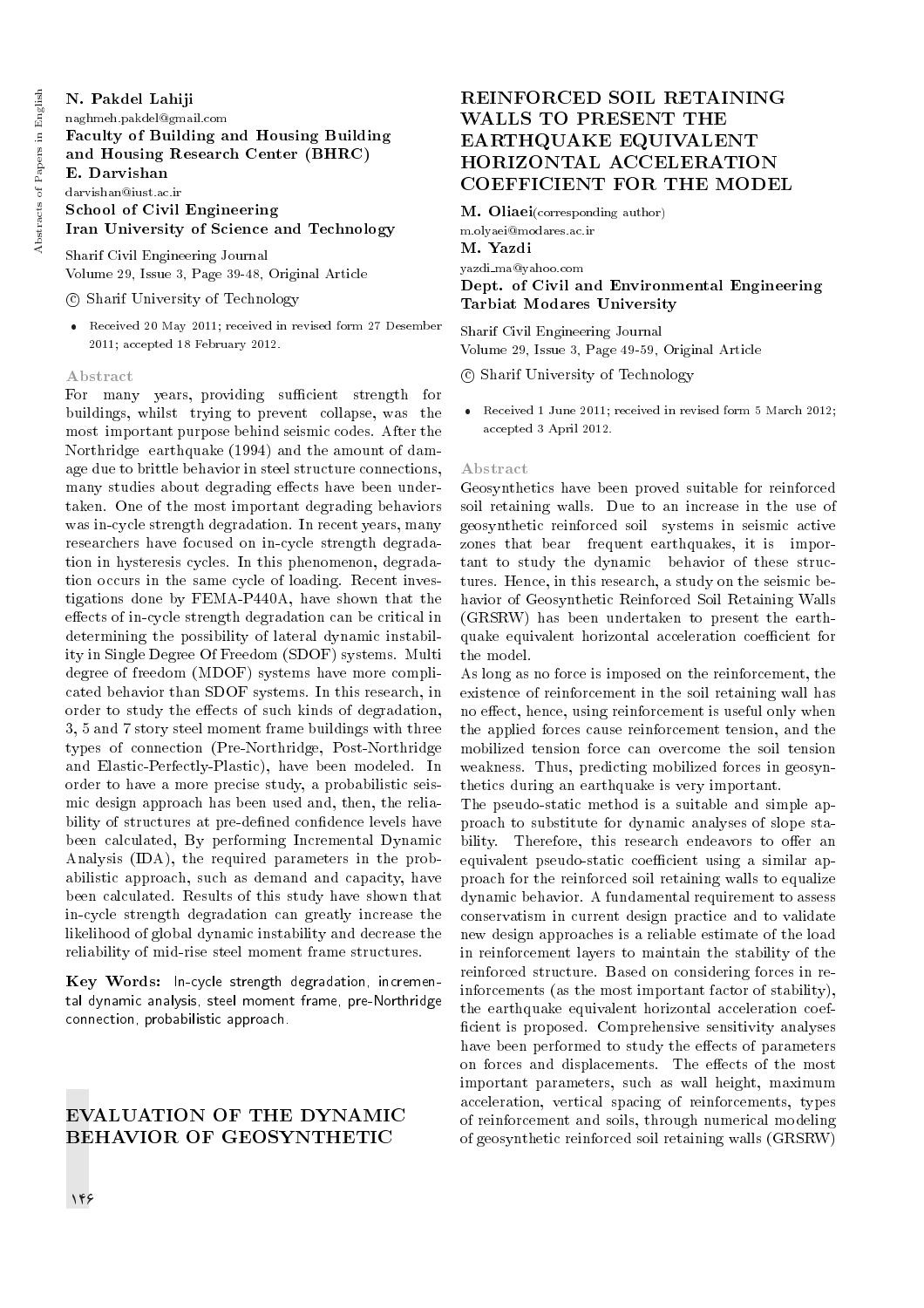severe damage than structures located outside this zone. The near-fault of an earthquake can be defined as the area in the close vicinity of the fault rupture surface. Besides strong shaking, the characteristics of near-fault ground motion are linked to the fault geometry and the orientation of the travelling seismic. Vertical strike-slip faults can produce a directivity effect, and dip-slip faults can produce directivity effects, as well as hanging wall effects.

Although experimental tests of RC members provide valuable information about their behavior, these are normally expensive, time-consuming and require considerable human and physical resources. By using dynamic nonlinear finite element analysis, it is possible, at comparatively lower cost and effort, to predict the response of RC structures and members: e.g. plastic hinge length. Using the wealth of recent ground motion data, in the present paper, 462 inelastic time-history analyses have been performed to predict the nonlinear behavior of RC columns under near-fault earthquakes having a fling step. The effects of axial load and height over depth ratio, as well as the different characteristics of earthquakes, are evaluated by finite element methods and results are compared with corresponding experimental data.

Analytical models for columns analyzed under high axial loads exhibit longer plastic hinges than those analyzed under low axial loads. Based on the results, a simple expression is proposed that can be used to estimate the plastic hinge length of RC columns subjected to earthquakes. The results also show that potential  $l_p$  specified by ICC is not satisfactory for columns supporting high axial loads, and can even be non-conservative in some cases. It is suggested that the length of the region, in which closely-spaced ties are used, should be increased from 1.0h to 1.5h from the joint face.

Key Words: Plastic hinge length; near-fault ground motions; fling step; nonlinear behaviour; dynamic analysis.

# NUMERICAL INVESTIGATION OF CIRCULAR FOUNDATION SIZE EFFECT ON CALCULATION OF AVERAGE COEFFICIENT OF SUBGRADE REACTION

K. Fakharian(corresponding author) kfakhari@aut.ac.ir M. Sadeghi mehrdadsadeghi2000@yahoo.com

Dept. of Civil and Environmental Engineering Amirkabir University of Technology

Sharif Civil Engineering Journal Volume 29, Issue 3, Page 31-37, Original Article

- c Sharif University of Technology
- Received 17 May 2011; received in revised form 22 February 2012; accepted 8 July 2012.

## Abstract

The "Coefficient of Subgrade Reaction" was introduced in the form of a "Set of Springs" model by Winkler during the 19th century. In this model, the subgrade is modeled as a set of springs with a stiffness of  $k_s$  per unit area of the foundation carrying the structural load. In other words, the "Contact Pressure to Settlement" ratio for every point located in the contact zone of soil and foundation is called the "Coefficient of Subgrade Reaction", or  $k_s$ . This ratio explains the interaction of soil and foundation, and it can be used for calculation of shear and moment distributions in the foundation.

The model has been used by structural designers for decades, who have improved it to calculate stresses under flexible foundations, like continuous footings or raft foundations, as well as concrete pavements subjected to wheel loads. Therefore, proper estimation of  $k_s$  for raft foundations is essential for structural engineers. A commonly used method for in situ direct measurement of  $k_s$ is the Plate Load Test (PLT). As the PLT is carried out on a small scale, the influence zone is small. The results cannot then be used directly for large scale calculations. Among the commonly used equations for correlating the PLT results to  $k<sub>s</sub>$  for large raft foundations are those proposed by Terzaghi (1955).

The main objective of this paper is investigating  $k_s$  for cemented granular materials using a numerical model. The results of three plate load tests are used for verication purposes, and calibrating the FEM numerical model used for predictions. The effects of the change of foundation size and thickness on the value of  $k_s$  are briefly discussed.

The results indicate that the Terzaghi (1955) equation for "Clay" estimates an acceptable value for  $k_s$  in cemented granular soils similar to Tehran alluvium.

Key Words: Coefficient of subgrade reaction, cemented granular soils, foundation size, plate load test.

# PROBABILISTIC ASSESSMENT OF THE EFFECT OF IN-CYCLE STRENGTH DEGRADATION ON SEISMIC BEHAVIOR ON MID-RISE STEEL MOMENT FRAMES

G. Ghodrati Amiri(corresponding author) ghodrati@iust.ac.ir School of Civil Engineering Iran University of Science and Technology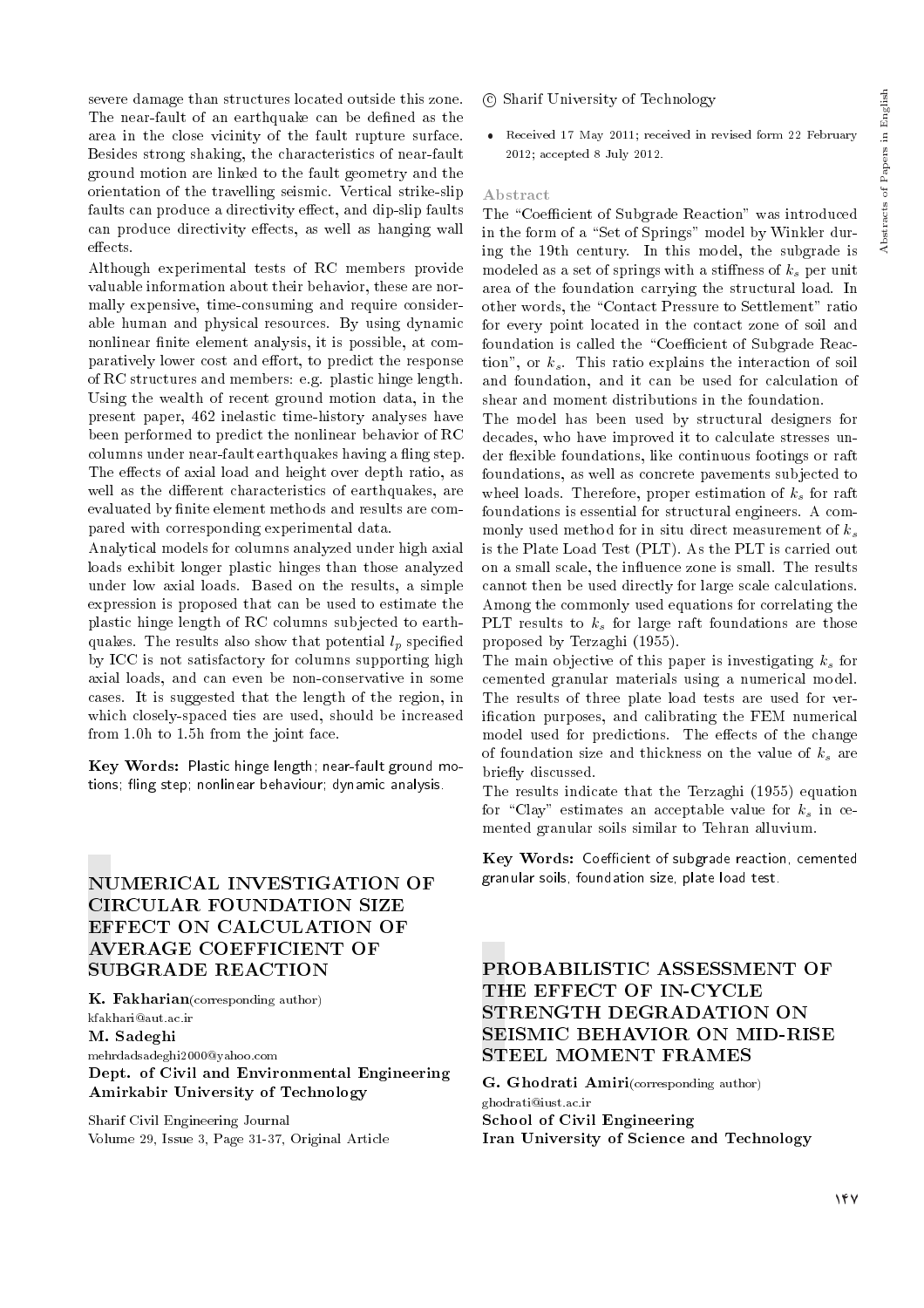the quarter point of the bridge span. Despite other models, the aforementioned modeling strategy could yield a similar collapse mechanism to that of the prototype, and the ultimate failure load is achieved with only 1.3 percent error, in respect to the experimental one.

Key Words: stone arch bridge model, interface element, failure load.

# STUDY AND MODELING OF HYDROMECHANICAL EFFECTS ON THE BISOTUN EPIGRAPH DAMAGING PROCESS

M. Karimnia(corresponding author) mehd kar@aut.ac.ir

A. Shahkarami

amirshah@aut.ac.ir

Dept. of Civil Engineering Amirkabir University of Technology

Sharif Civil Engineering Journal Volume 29, Issue 3, Page 11-17, Original Article

c Sharif University of Technology

 Received 19 April 2011; received in revised form 11 January 2012; accepted 3 April 2012.

## Abstract

The 2500 to 2600 year old bisotun epigraph is one of the most important traditional monuments of the Hakhamaneshi period, which is located 30km from Kermanshah. This epigraph has been subjected to various damaging factors, such as surface erosion due to water flow, ground water dissolution, weathering and rock block instability. Regarding the important role of water flow in creating damage, the hydromechanical effects on the bisotun epigraph have been studied in this paper. Rock mass hydromechanical coupling behavior depends on various parameters; stress conditions, rock modulus of elasticity, joint shear and normal stiffness and joint dilation, which are at the center of this study . According to the results of this study, heterogeneity is one of the most signicant factors in the hydraulic and mechanical properties of rock mass. Fracture density, mechanical properties and stress conditions are also signicant factors.

One of the subjects studied and discussed in this paper is the best method of lessening fractures and cracks around the epigraph. According to investigations, the best method of improving fractures is injection. In this regard, hydromechanical coupling behavior related to borehole injection is studied. According to the importance and historical value of this epigraph, injection into the rock mass around the epigraph must be done with

high quality and accuracy. One of the most important injection factors in this project is pressure, which must be fully under control, and whose value must be evaluated by numerical analysis, because high injection pressure will cause serious damage to this historical epigraph. In this regard hydromechanical behavior due to injection is studied in this paper, and the specifications and limitations of injection pressure are evaluated. A basic discussion evaluated in this paper is the control of injection pressure in such a range as to prevent hydraulic fracturing, and, in the last part of the paper, we have tried to study and evaluate hydromechanical behavior due to injection, such that hydraulic fracturing does not occur.

Key Words: Instability, hydromechanics, stress, dilation, shear stiffness, normal stiffness, heterogeneity, fracture density, mechanical properties, hydraulic fracturing.

# A PROPOSED EQUATION FOR ESTIMATION OF THE PLASTIC HINGE LENGTH OF RC COLUMNS SUBJECTED TO NEAR-FAULT GROUND MOTIONS, HAVING FLING STEP

A. Mortezaei(corresponding author)

a.mortezaei@semnaniau.ac.ir Dept. of Civil Engineering Semnan branch, Islamic Azad University G. Ghodrati Amiri ghodrati@iust.ac.ir School of Civil Engineering Iran University of Science and Technology

Sharif Civil Engineering Journal Volume 29, Issue 3, Page 19-30, Original Article

c Sharif University of Technology

 Received 8 May 2011; received in revised form 13 September 2011; accepted 26 November 2011.

## Abstract

In a strong earthquake, a standard reinforced concrete column may develop plastic deformations in regions often termed; plastic hinge regions. The formation of a plastic hinge in an RC column; in regions that experience inelastic action; depends on the characteristics of the earthquake; as well as column details.

Recent earthquakes in Turkey (1999), Taiwan (1999), India (2001), Iran (2003), China (2008) and Japan (2011) have caused considerable loss of life and extensive damage to structures. The damage observed during the recent earthquakes proved the engineer's hypothesis that structures located within the near-fault area suffer more